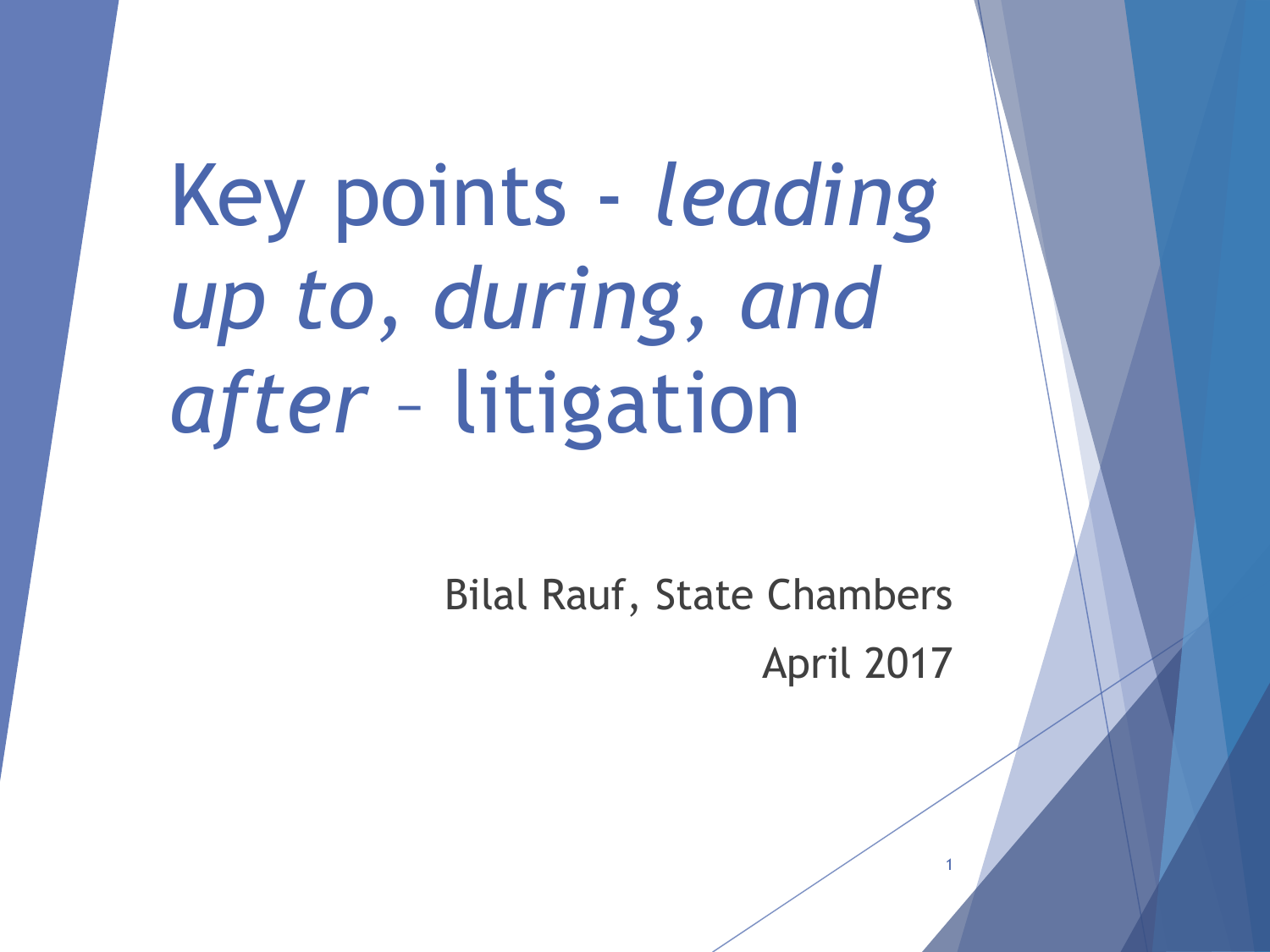# **Overview**

- *Before the battle begins:*
	- $\blacktriangleright$  Pleadings
	- **Affidavits**
- *As the battle progresses:*
	- $\blacktriangleright$  Important evidentiary rules
	- $\blacktriangleright$  Procedural considerations
- *Once the battle has ended:*
	- Costs implications
	- $\blacktriangleright$  Debrief to consider the issues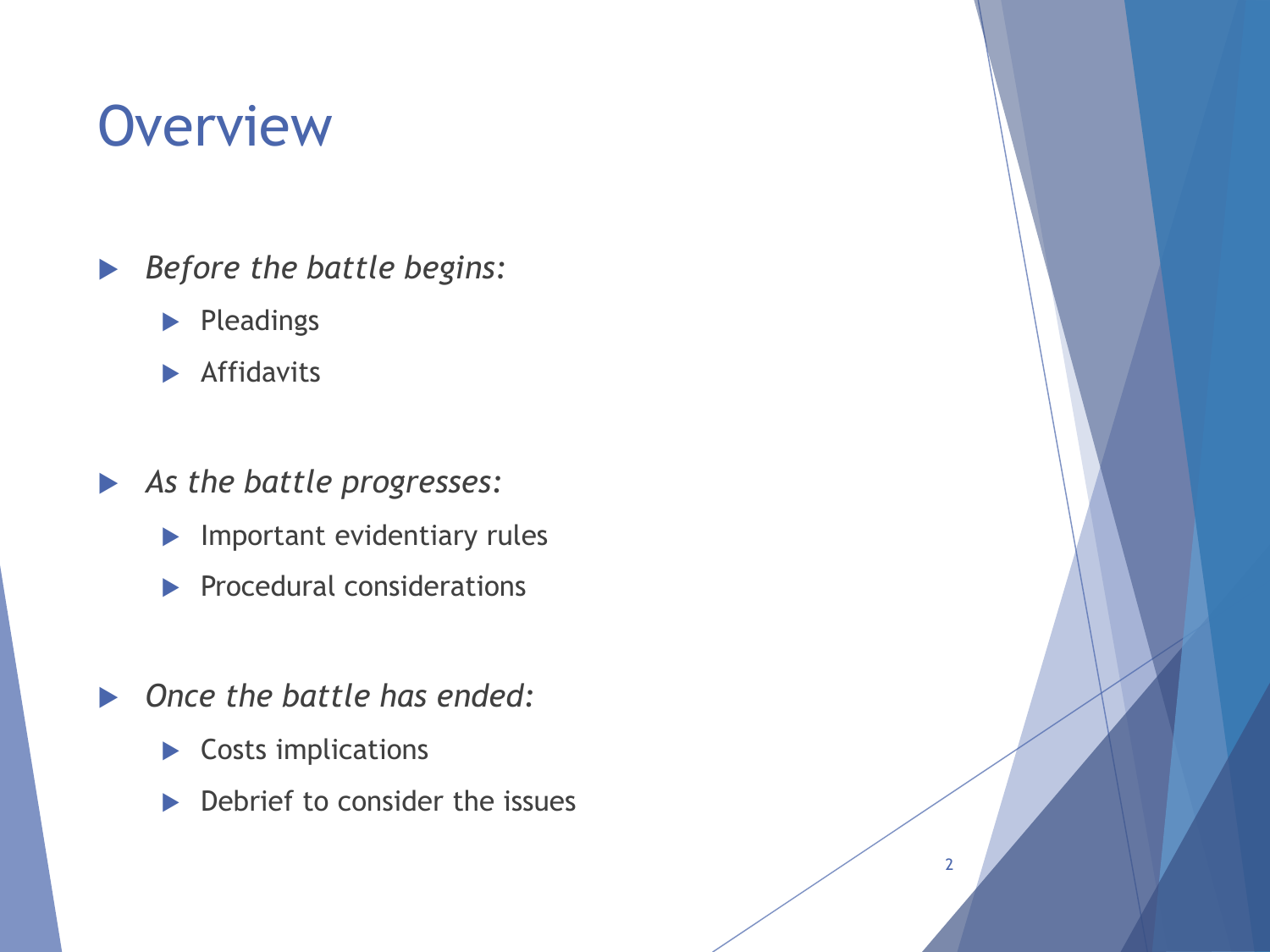#### *Before the battle begins:* Pleadings

Pleadings

- $\triangleright$  Set out in summary form the material facts relied on for claims or defence, but not the evidence by which facts are to be proven
- $\triangleright$  Primary purpose is to define the issues
- It has important implications for the hearing
- Use headings, sub-headings, sections to present allegations and responses clearly
- ▶ Distinction between particulars and pleadings
- Note Rule 16.07 of the Fed Court Rules

(*Banque v Commerciale SA v Akhil Holdings Ltd* (1990) 169 CLR 279, Mason CJ and Guadron J at [286])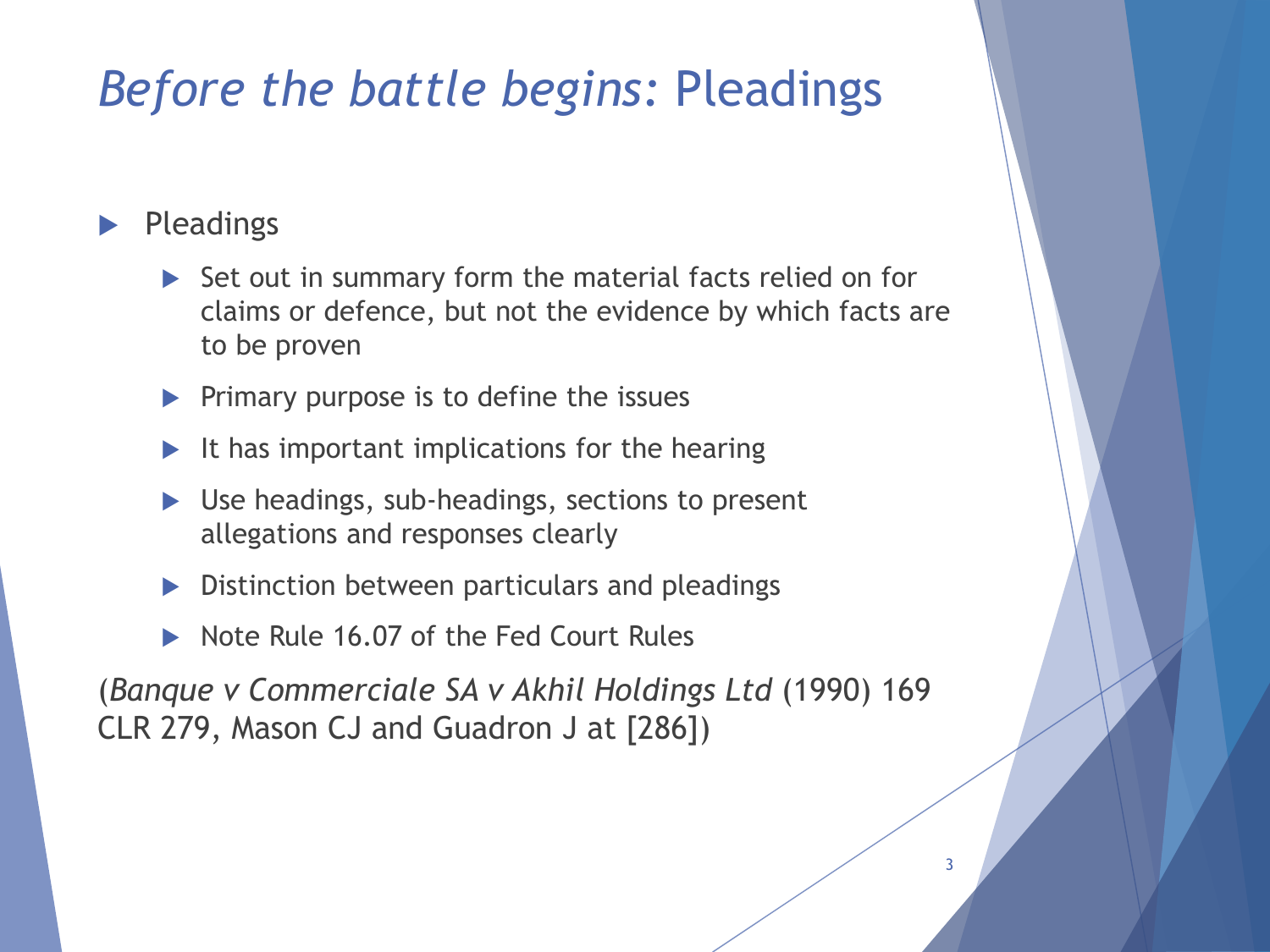#### *Before the battle begins:* Affidavits

Witness statements similar to affidavits except:

- Contents not sworn or affirmed
- Statement tendered whereas affidavit is read
- Important to consider evidence with reference to issues defined in pleadings – what evidence is required?
- Consider rules of evidence in drafting affidavits
- For expert affidavits *Makita (Australia) Pty Limited v Sprowles* (2001) 52 NSWLR 705. The affidavit must comply with applicable Code of Conduct
- Use headings, chronological order etc
- Use witness's vocabulary and verbatim recollection on discussions, especially on contested matters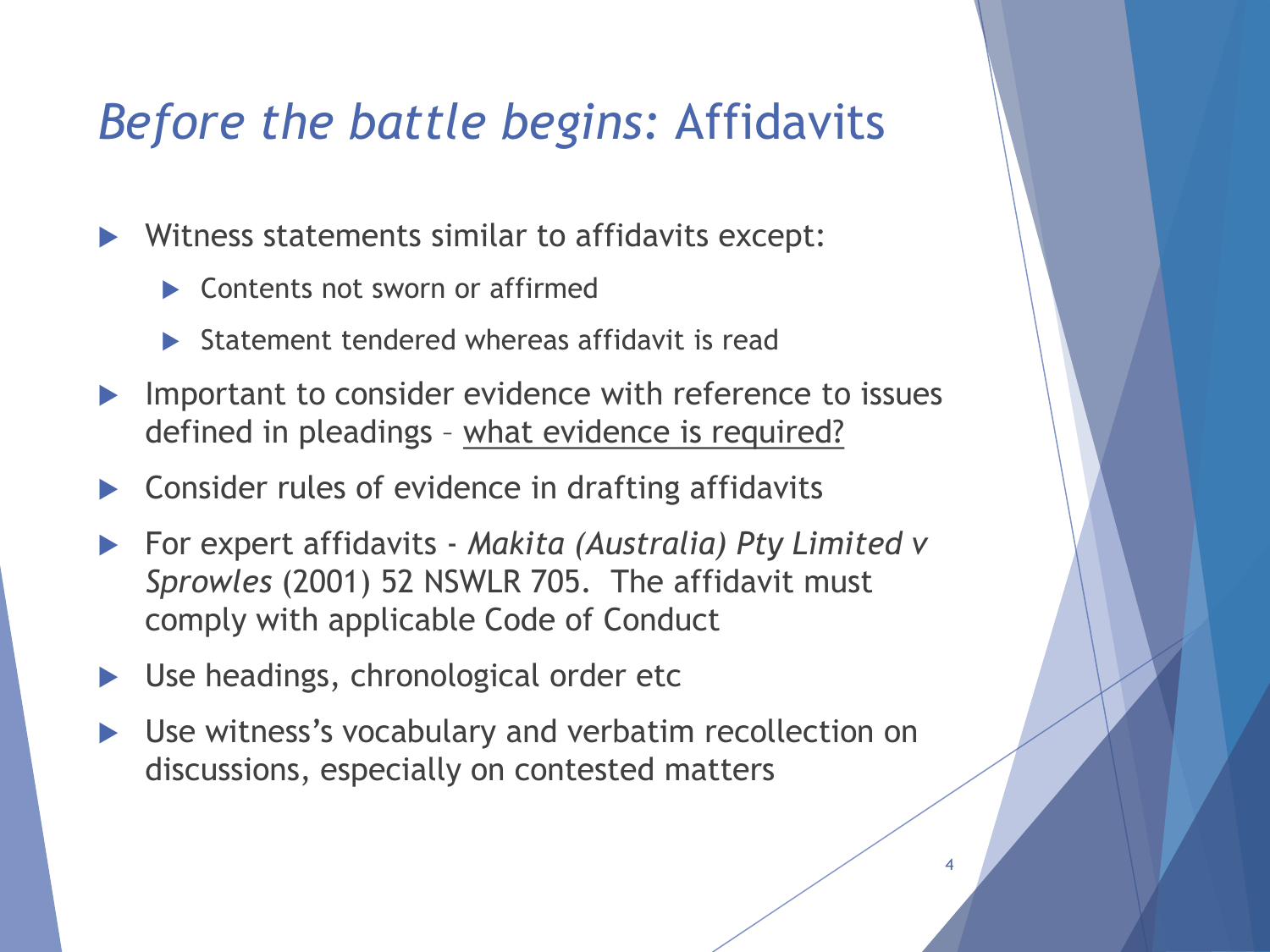#### *Jones v Dunkel* inferences

- **Dispendiffully** Unexplained failure by a party to call a witness may support an inference that the uncalled evidence **would not have assisted** the party's case
- Does not create any admission; does not permit inference that the untested evidence would in fact have been damaging (*Kuhl v Zurich Financial Services Australia Ltd*  (2011) 243 CLR 361 at [64]
- Only applies as regards a non-party witness where the party would be reasonably expected to call the witness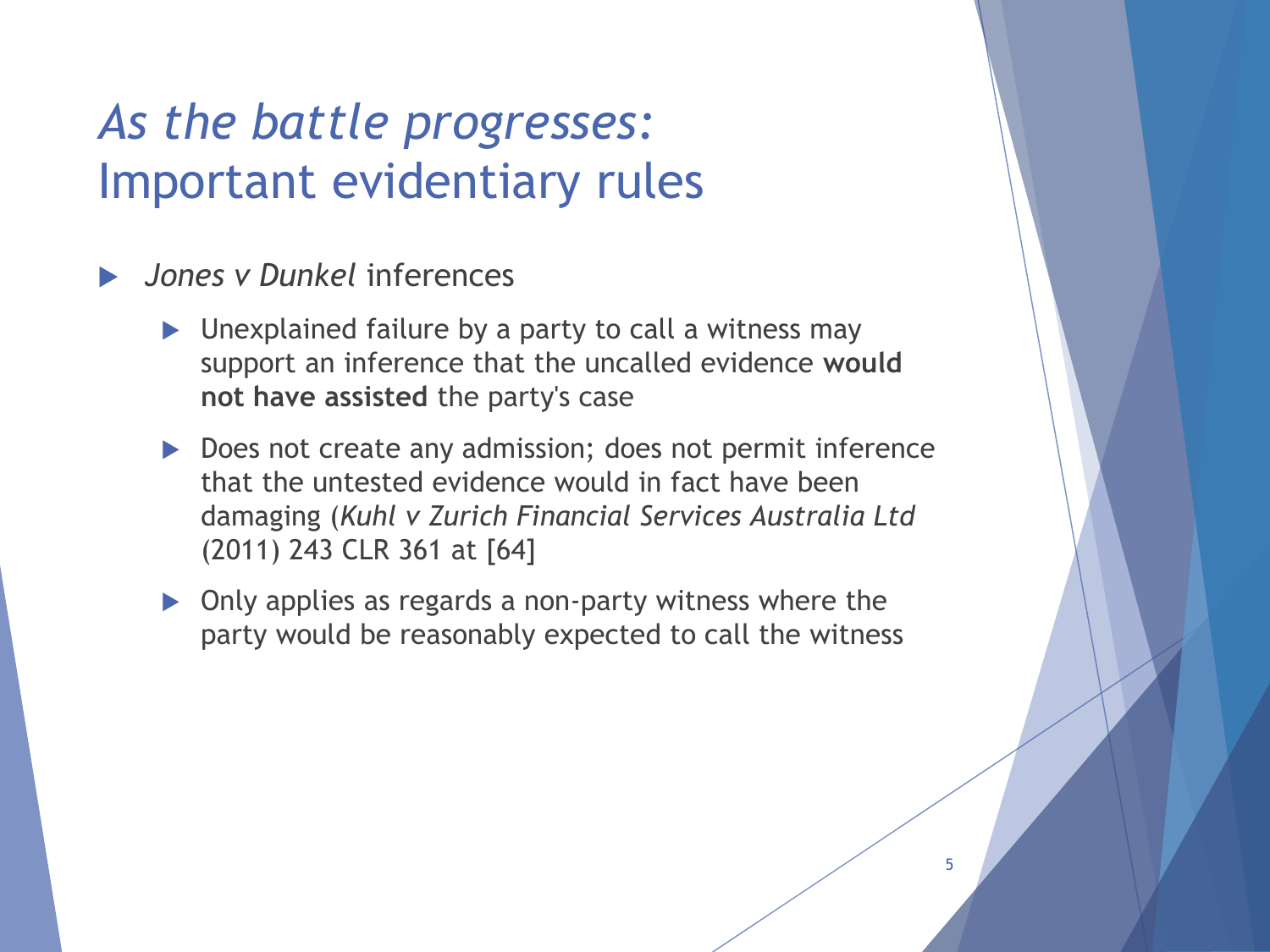- Rule in *Browne v Dunn*
	- $\blacktriangleright$  A cross examiner cannot rely on evidence that is contradictory to the testimony of the witness without putting the evidence to the witness in order to allow them to attempt to justify the contradiction
	- A party is obliged to give appropriate notice to the other party, and any of that person's witnesses, of any imputation that the former intends to make against either of the latter about his or her conduct relevant to the case, or a party's or a witness' credit (*MWJ v R* (2005) 80 ALJR 329 [18])
	- Being put on notice may come from pleadings, a pre-trial document, evidence, opening submissions, the general manner in which the case is conducted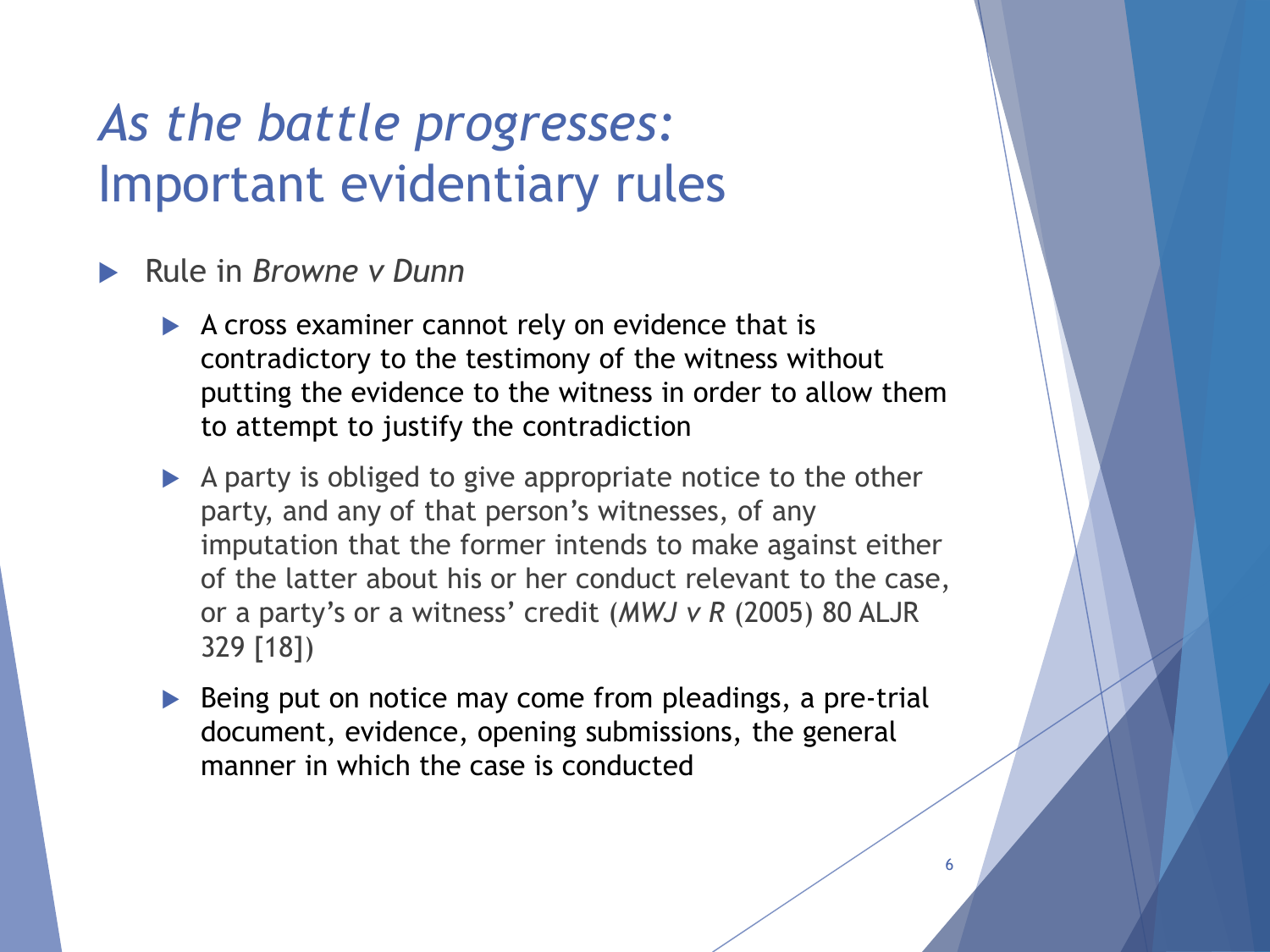- The *Briginshaw* Principle
	- Gloss on the standard of proof in civil proceedings ie BOP, where the strength of the evidence necessary to establish a fact in issue will vary according to the seriousness and consequences of allegations. Where serious allegations are involved, the tribunal must be reasonably satisfied that the allegation is made out. *Inexact proofs, indefinite testimony, or indirect inferences are not sufficient*
	- *Briginshaw v Briginshaw* [1938] HCA 34; (1938) 60 CLR 336

7

Note s.140 of the *Evidence Act*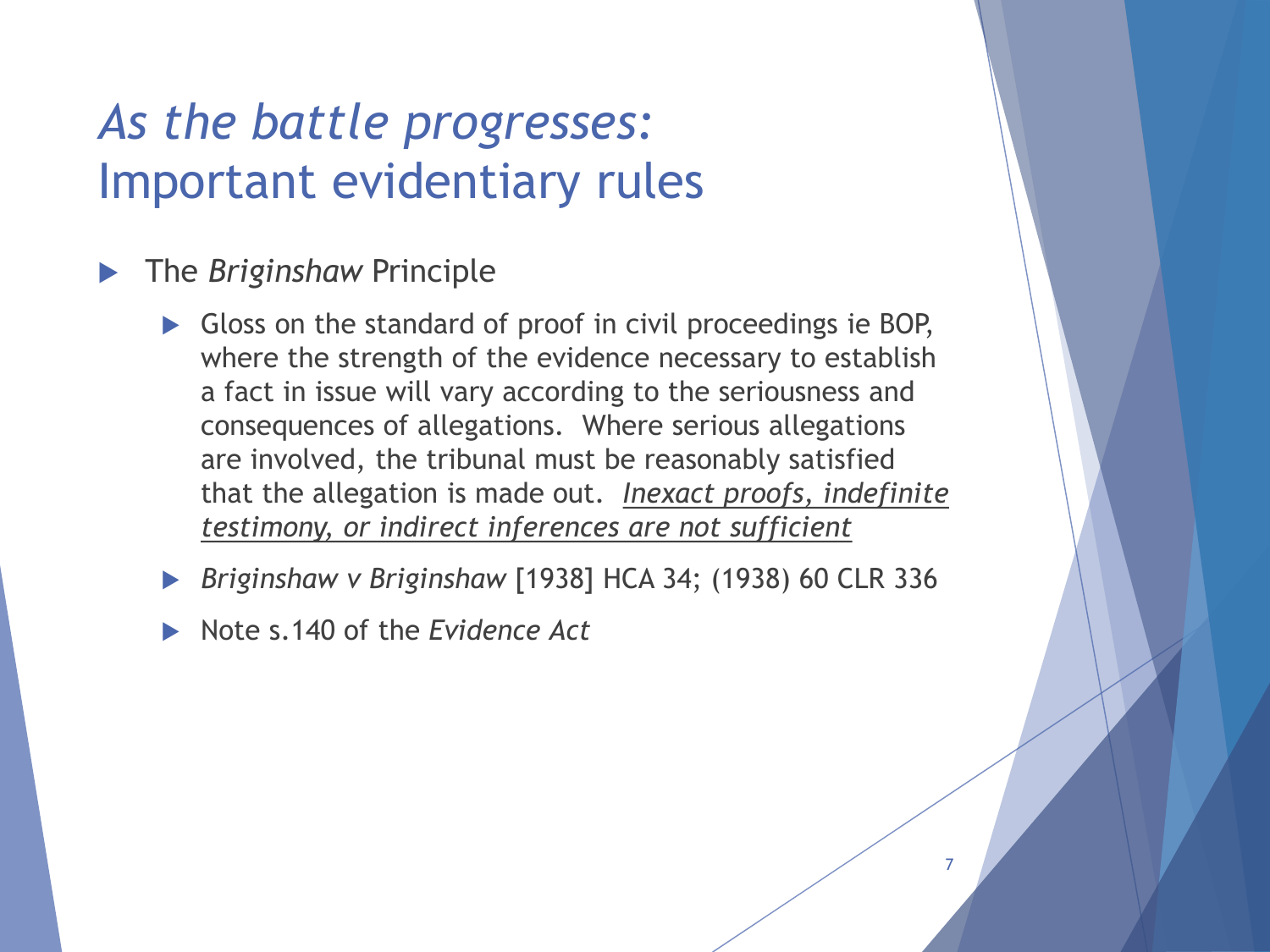- Other provisions/principles to note *(Evidence Act*)*:*
	- ▶ s.50 Proof of voluminous or complex documents
	- ▶ s.59 Exclusion of hearsay evidence
	- s.77 Exclusion of opinion evidence
	- ▶ s.79 Exception of expert evidence
	- $\triangleright$  Part 3.10 Client legal privilege
- Applications for injunctive relief
	- ▶ s.75 In an interlocutory proceeding, the hearsay rule does not apply to evidence if the party who adduces it also adduces evidence of its source
	- ▶ But note full duty of candour to court in *ex parte* applications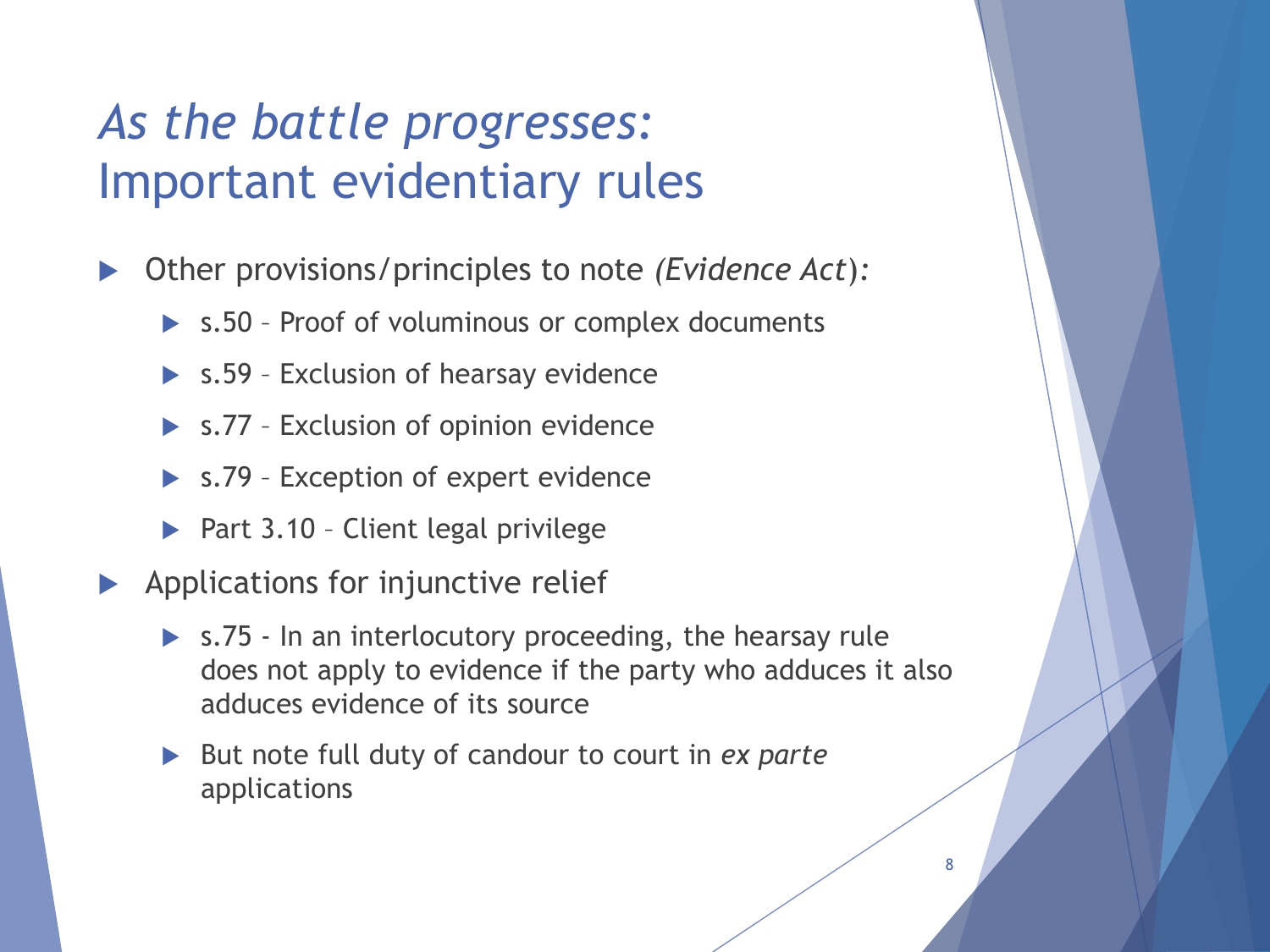#### *As the battle progresses:*  Fair Work matters

- *Fair Work Act:*
	- ▶ ss.360 361 Reverse onus of proof
	- ▶ s.591 FWC not bound by rules of evidence
- But rules of evidence applied as a general practice:
	- ▶ … Nor can there be any doubt that members of that Commission under the Act are bound to act in a judicial manner or that the common law principles of natural justice are applicable to the Commission and its members in relation to such hearings … (*R v Commonwealth Conciliation & Arbitration Commission* (1969) 122 CLR 546, 552-553)
	- ▶ There is no doubt that members of FWA are (as were members of its statutory predecessors, the Commonwealth Conciliation and Arbitration Commission and the Australian Industrial Relations Commission (the AIRC)) bound to act "judicially" in the sense that they are obliged to respect and apply traditional notions of procedural fairness and impartiality. … (*Coal & Allied Mining Services Pty Ltd v Lawler* (2011) 192 FCR 78)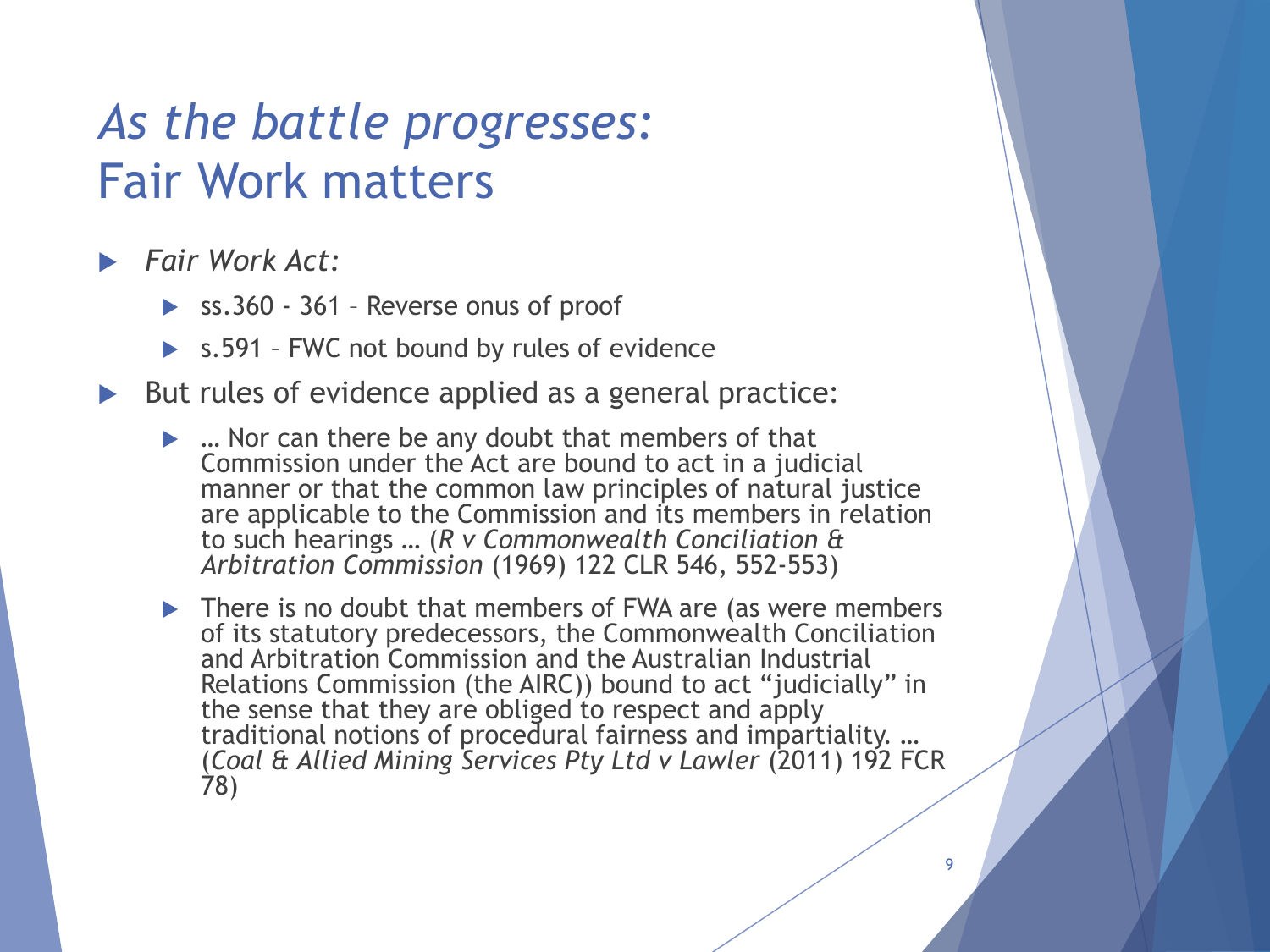### *As the battle progresses:*  Procedural considerations

- Fair Work Commission:
	- ▶ s.596 Legal representation by permission
	- *XPT Principle*: Commission should not to interfere with the right of an employer to manage business unless it is seeking from the employees something which is unjust or unreasonable
- Federal Court:
	- Individual docket system
	- Employment and Industrial Relations Practice Note
	- Trend towards *vice voce* evidence
	- Fed Court Rule 20.2: Discovery is permitted only with the Court's leave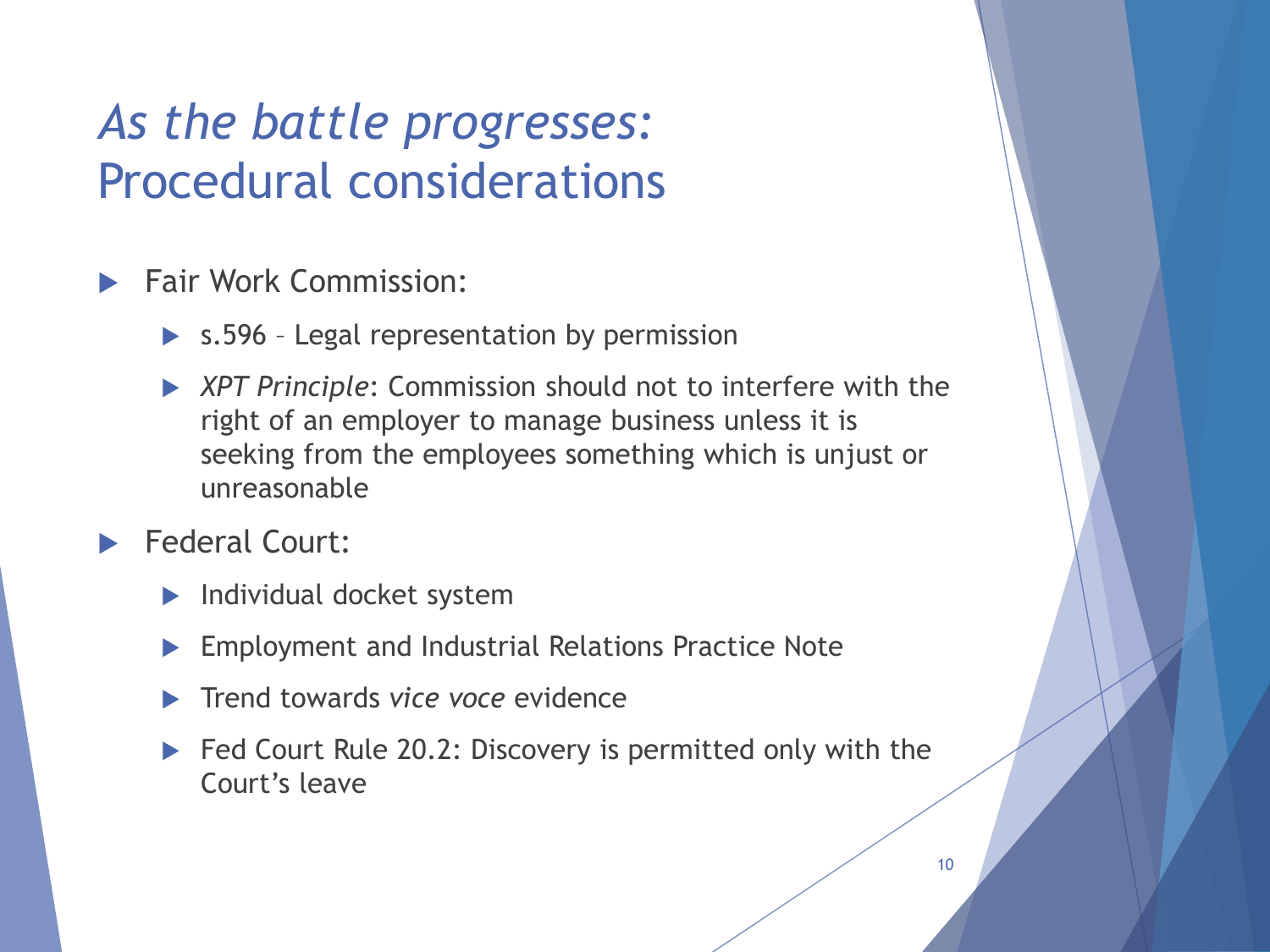## *Once the battle has ended:* Costs Implications

- **Fair Work Commission proceedings:** 
	- ss.375B 377 Costs orders against parties, legal representatives (adverse action disputes)
	- ▶ ss.400A 403: Costs orders against parties, legal representatives
	- ▶ s.404 security for costs
	- $\triangleright$  s.611 vexatious application
- Court proceedings
	- $\blacktriangleright$  s.570
	- *Melbourne Stadiums Ltd v Sautner* [2015] FCAFC 20
	- *Ryan v Primesafe* [2015] FCA 8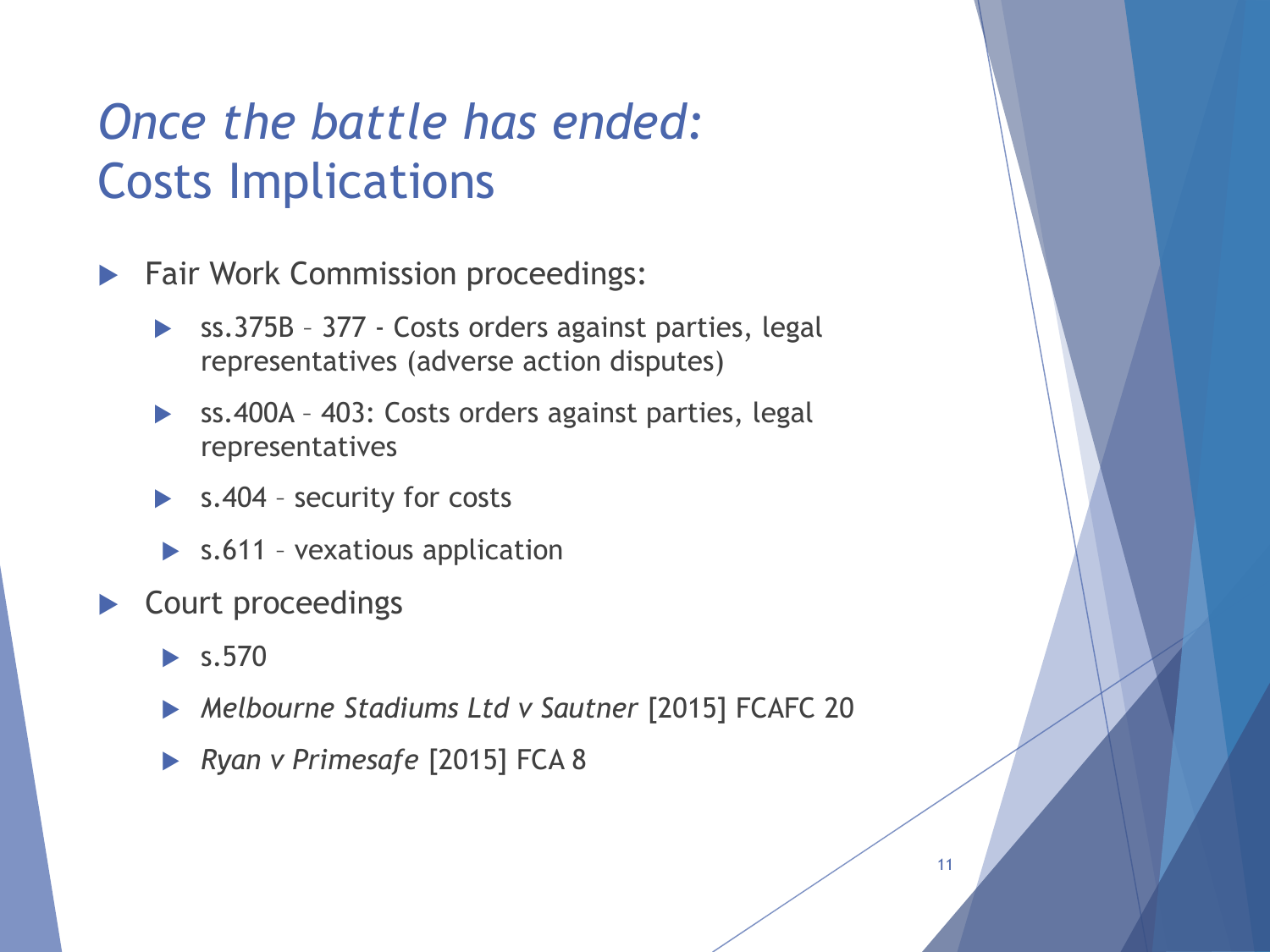## *Once the battle has ended:* The Debrief

#### Debrief:

- **Lessons for client**
- **Implications for client**
- $\blacktriangleright$  Issues relevant to any appeal
- Settlement prospects
- **Learnings as to strategic approach**